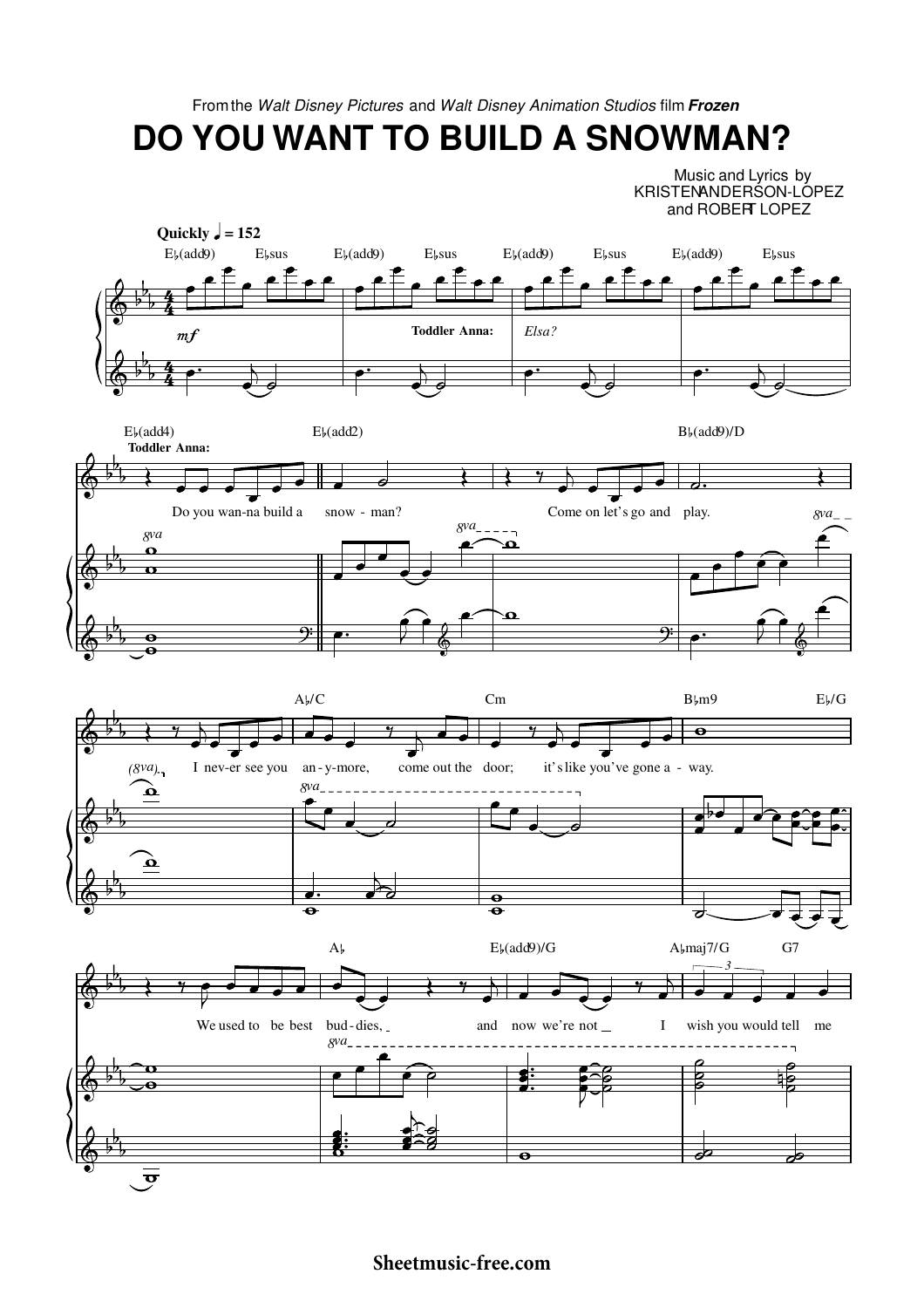





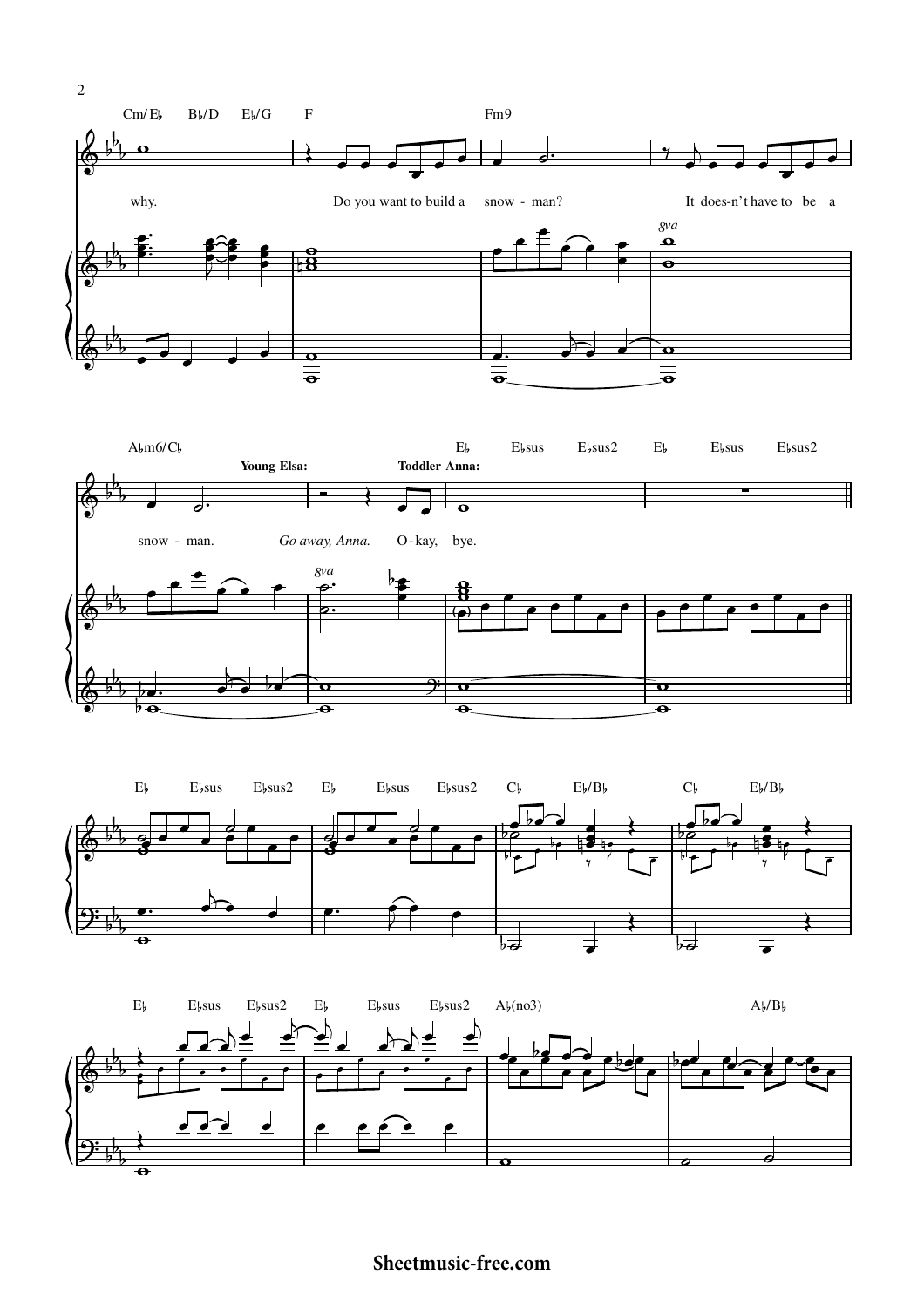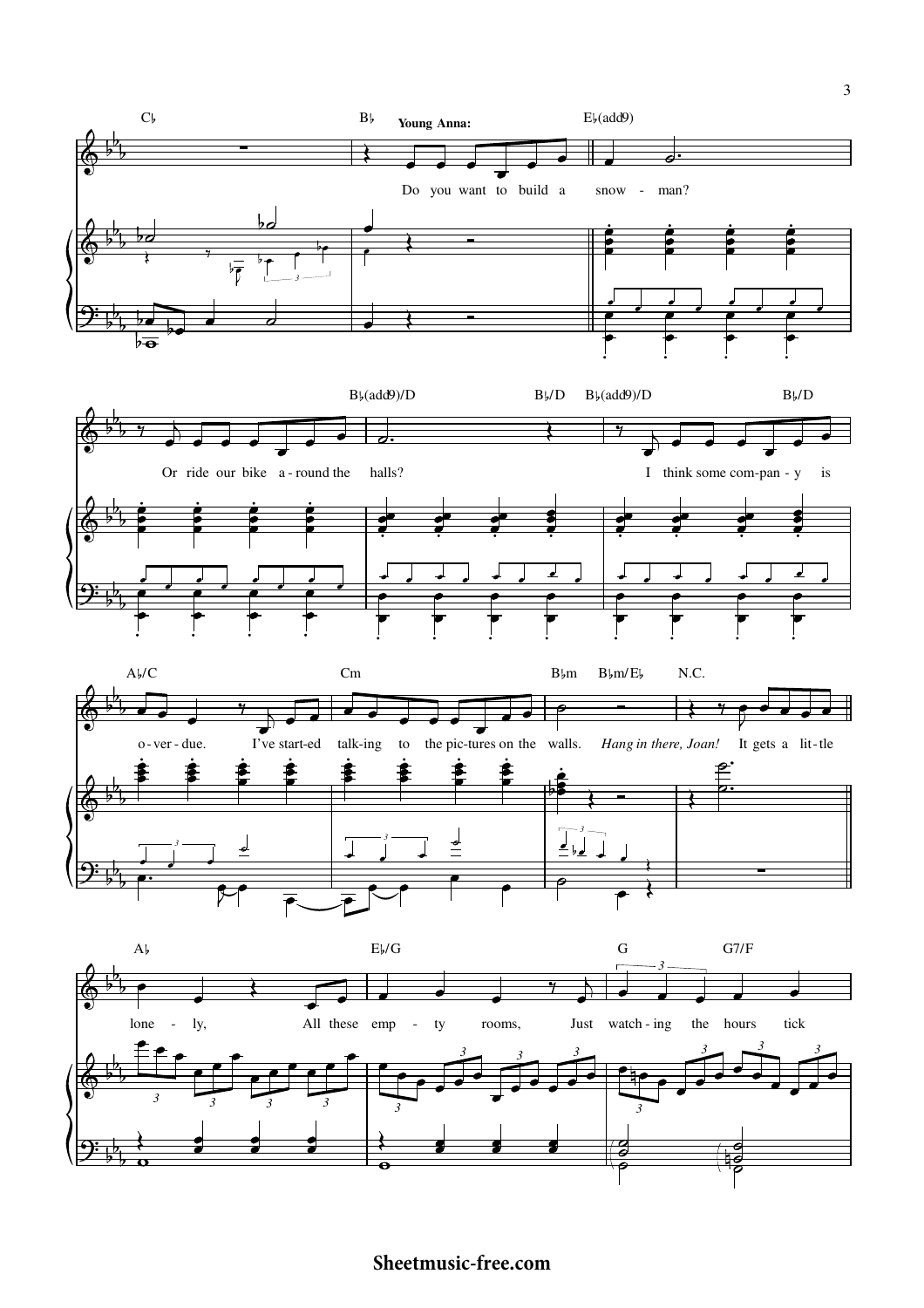





a tempo  $E<sub>b</sub>$  $E$ <sub>b</sub>sus2  $E$ <sub>b</sub>  $E$ <sub>bsus</sub>  $E$ <sub>b</sub>sus2  $E$ <sub>b</sub>  $E$ <sub>b</sub>sus  $E$ <sub>b</sub>sus2  $E$ <sub>b</sub> E<sub>bsus</sub> E<sub>bsus</sub>2 E<sub>b</sub>(add4)  $E$ <sub>b</sub>sus  $mp$ ¢ €  $\overline{\mathbf{u}}$ 

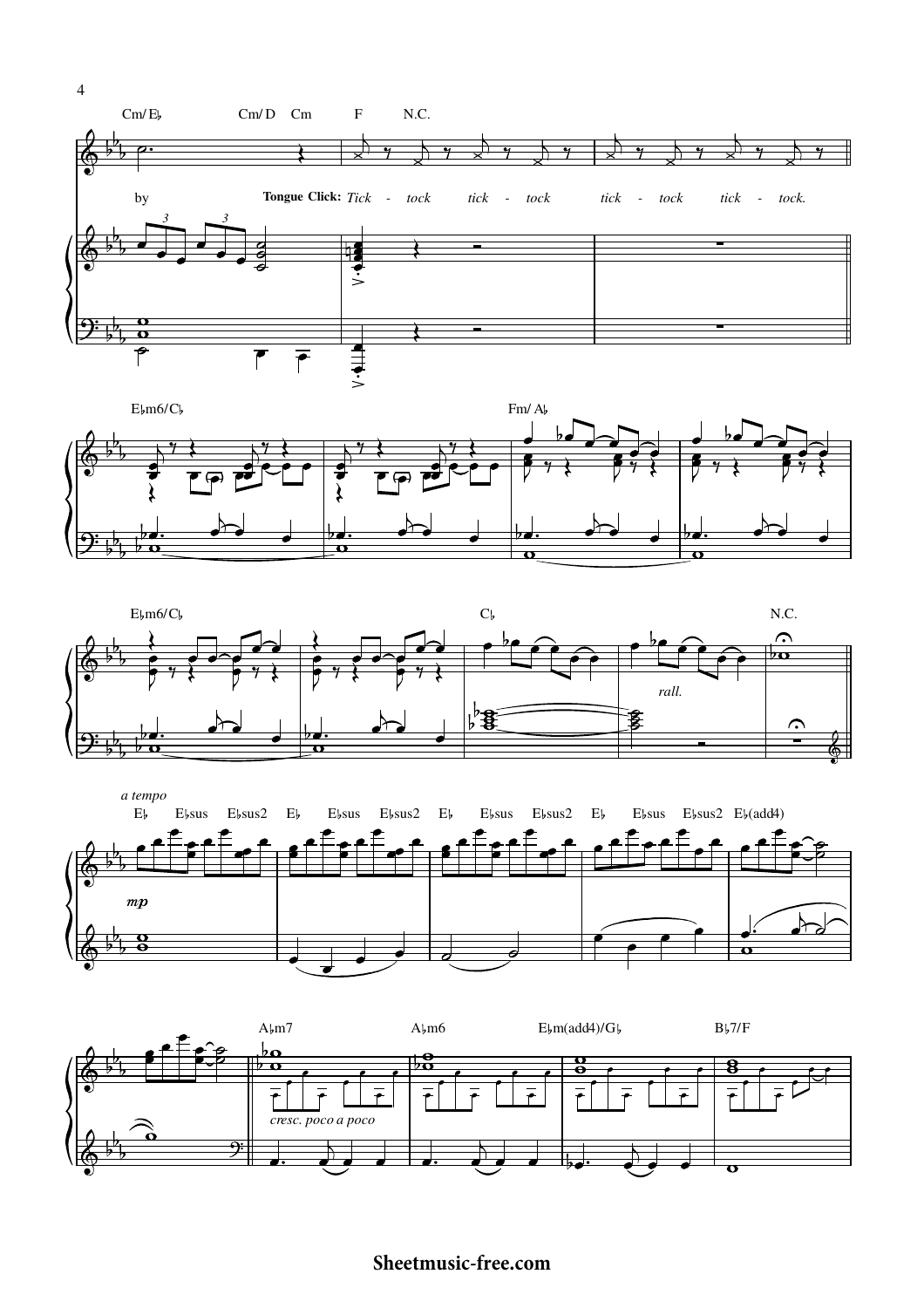